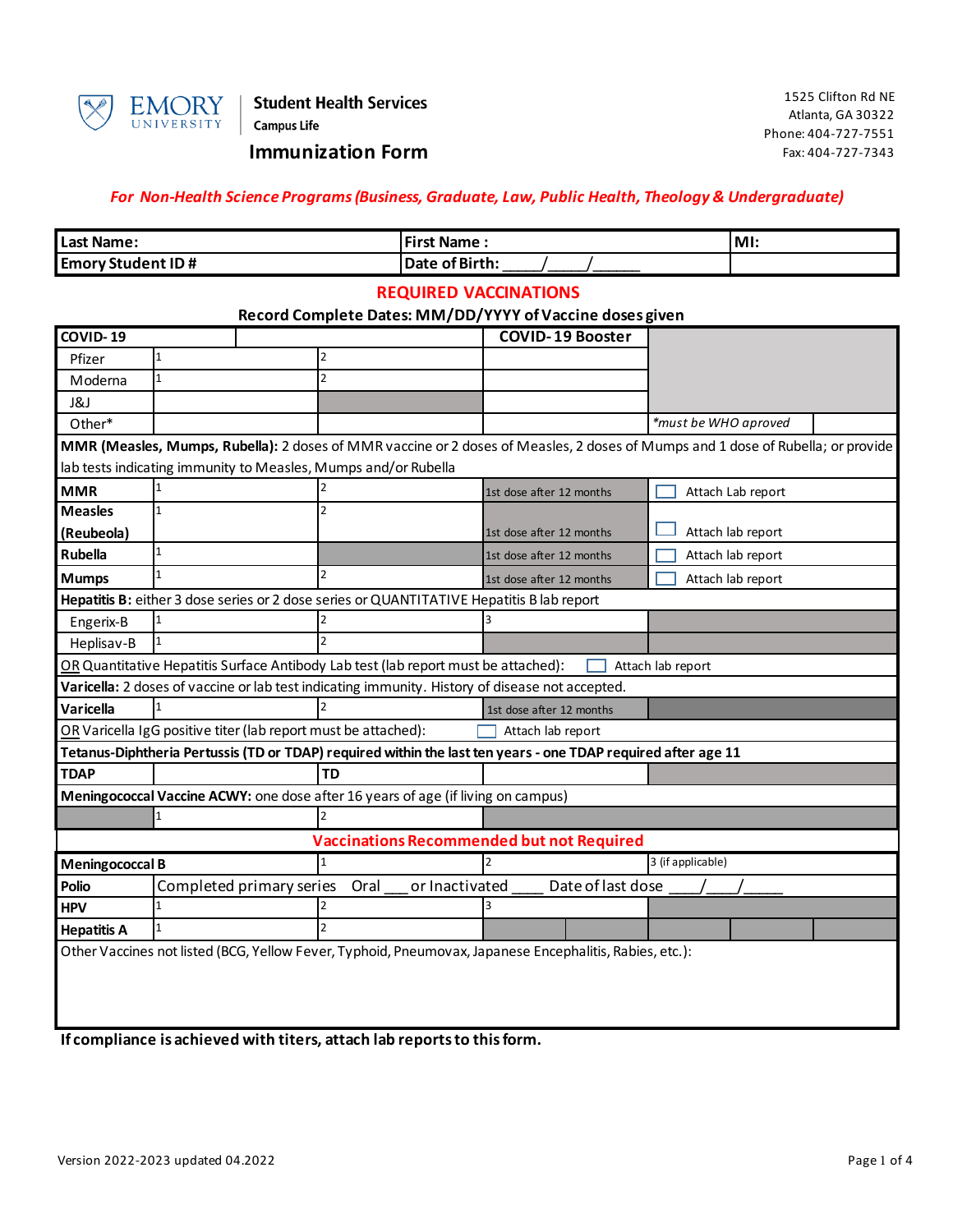| Last Name: |
|------------|
|            |

Last Name: \_\_\_\_\_\_\_\_\_\_\_\_\_\_\_\_\_\_\_\_\_\_\_\_\_\_\_\_\_\_\_\_ First Name: \_\_\_\_\_\_\_\_\_\_\_\_\_\_\_\_\_\_\_\_\_\_\_\_\_ Student ID # \_\_\_\_\_\_\_\_\_\_\_\_\_\_\_\_\_\_

# **Tuberculosis (TB) Screening Requirement**

## **Sections A and B to be completed by student**

| <b>Section A: History of TB?</b>                                                                                                                                                                                                   |     |     |
|------------------------------------------------------------------------------------------------------------------------------------------------------------------------------------------------------------------------------------|-----|-----|
| 1. Have you ever had a positive TB screening test? This can include skin test (PPD/TST) or blood test<br>(Quantiferon Gold or T-spot).                                                                                             | Yes | Nol |
| <b>Section B: At risk for TB?</b>                                                                                                                                                                                                  |     |     |
| 2. Have you ever had close contact with persons known or suspected to have active TB disease?                                                                                                                                      | Yes | Nol |
| 3. Were you born in one of the countries or territories listed on page 4 that have a high prevalence of TB<br>disease? If so, list country:                                                                                        | Yes | No  |
| 4. Have you had frequent or prolonged visits* to one or more of the countries or territories listed on page 3<br>with a high prevalence of TB disease? If so, list countr(ies):                                                    | Yes | No  |
| 5. Have you been a resident and/or employee of high-risk congregate settings (e.g., correctional facilities,<br>long-term care facilities, and homeless shelters)?                                                                 | Yes | Nol |
| 6. Have you been a volunteer or health care worker who served clients who are at increased risk for active<br>TB disease?                                                                                                          | Yes | No  |
| 7. Have you ever been a member of any of the following groups that may have an increased incidence of<br>latent M. tuberculosis infection or active TB disease: medically underserved, low-income, or abusing drugs or<br>alcohol? | Yes | No  |
| Student signature<br>Date:                                                                                                                                                                                                         |     |     |

*\*The significance of the travel exposure should be discussed with a health care provider and evaluated.*

**If the answer is YES to any of the above questions, Emory University requires that you receive TB testing as soon as possible within the six months prior to the start of your first semester. See next page.**

**If the answer is NO to all of the above questions, no further testing or further action is required. Go to page 3 for health care provider signature.**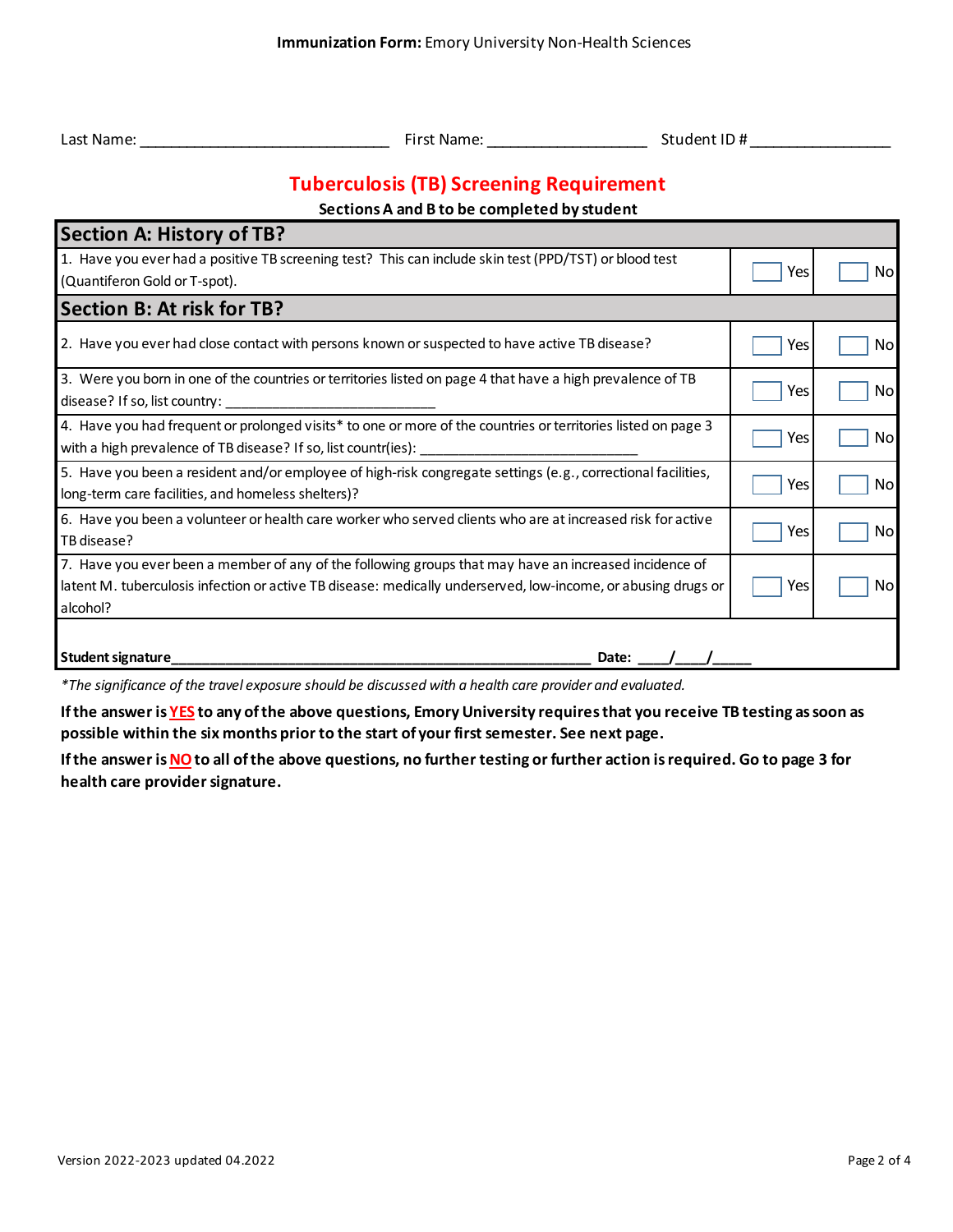| Last Name:                                                                                                                                                                                                                                | First Name: Name: Name and Separate School and Separate School and Separate School and Separate School and Separate School and Separate School and Separate School and Separate School and Separate School and Separate School | Student ID #                                                                                                           |  |  |  |  |
|-------------------------------------------------------------------------------------------------------------------------------------------------------------------------------------------------------------------------------------------|--------------------------------------------------------------------------------------------------------------------------------------------------------------------------------------------------------------------------------|------------------------------------------------------------------------------------------------------------------------|--|--|--|--|
|                                                                                                                                                                                                                                           | <b>Tuberculosis (TB) Screening Continued</b>                                                                                                                                                                                   |                                                                                                                        |  |  |  |  |
| Section C: To be completed by healthcare provider if YES to any questions in Sections A or B.                                                                                                                                             |                                                                                                                                                                                                                                |                                                                                                                        |  |  |  |  |
| <b>Section C:</b>                                                                                                                                                                                                                         |                                                                                                                                                                                                                                |                                                                                                                        |  |  |  |  |
|                                                                                                                                                                                                                                           | preclude the tesing requirement. An IGRA blood test is preferred with a history of BCG.                                                                                                                                        | If patient answered "yes," a tuberculin skin test (TST) or blood test is REQUIRED. History of BCG vaccination does not |  |  |  |  |
| If a TST and/or TB Blood test is positive, a chest x-ray is REQUIRED.                                                                                                                                                                     |                                                                                                                                                                                                                                |                                                                                                                        |  |  |  |  |
|                                                                                                                                                                                                                                           | Copies of lab reports and radiology reports are required if tests are performed.                                                                                                                                               |                                                                                                                        |  |  |  |  |
| <b>Tuberculin Skin Test (TST)</b>                                                                                                                                                                                                         | Date Placed: / / Date Read: / /<br>Results: mm of induration                                                                                                                                                                   | Interpretation:<br>Pos<br>Neg                                                                                          |  |  |  |  |
| Interferon Gamma Release Assay (IGRA):                                                                                                                                                                                                    |                                                                                                                                                                                                                                |                                                                                                                        |  |  |  |  |
| Date Obtained: / /<br><b>Neg</b><br>$\Box$ Pos                                                                                                                                                                                            | Specifiy Test:<br>T-spot<br>$\Box$ Indeterminate<br>Borderline                                                                                                                                                                 | Quantiferon Gold<br><b>Attach Copy</b><br>Abnormal                                                                     |  |  |  |  |
| Chest X-ray: required if TST or IGRA is positive                                                                                                                                                                                          |                                                                                                                                                                                                                                | <b>Attach Copy</b>                                                                                                     |  |  |  |  |
|                                                                                                                                                                                                                                           | Result<br>Normal/Neg                                                                                                                                                                                                           | Abnormal                                                                                                               |  |  |  |  |
| <b>TB Prophylaxis</b>                                                                                                                                                                                                                     |                                                                                                                                                                                                                                |                                                                                                                        |  |  |  |  |
|                                                                                                                                                                                                                                           | If diagnosed with latent TB, did the patient complete a course of medication? $\Box$ Yes                                                                                                                                       | $\Box$ No                                                                                                              |  |  |  |  |
| If yes, medication(s):                                                                                                                                                                                                                    |                                                                                                                                                                                                                                | Number of months:<br>When?                                                                                             |  |  |  |  |
|                                                                                                                                                                                                                                           | For verification of your immunization information, two steps are required:                                                                                                                                                     |                                                                                                                        |  |  |  |  |
|                                                                                                                                                                                                                                           | Step 1: Enter the information on this form electronically into the Patient Portal (www.shspnc.emory.edu)                                                                                                                       |                                                                                                                        |  |  |  |  |
| Step 2: Upload a completed PDF of this form to the Patient Portal. Ensure that the form is signed, all sections are<br>completed, and that you have met all applicable Emory University immunization requirements. (**Preferred Method**) |                                                                                                                                                                                                                                |                                                                                                                        |  |  |  |  |
| OR: Fax completed form to 404-727-7343                                                                                                                                                                                                    | OR: Scan and email completed form to immunizations-shs@emory.edu. (We advise using your @emory.edu email address.)                                                                                                             |                                                                                                                        |  |  |  |  |
|                                                                                                                                                                                                                                           | OR: Mail to Emory University Student Health Services, ATTN: Immunization Dept., 1525 Clifton Rd NE, Atlanta, GA 30322                                                                                                          |                                                                                                                        |  |  |  |  |
|                                                                                                                                                                                                                                           | First and Last Name must be on each page                                                                                                                                                                                       |                                                                                                                        |  |  |  |  |
|                                                                                                                                                                                                                                           |                                                                                                                                                                                                                                | Date $\frac{1}{\sqrt{2}}$                                                                                              |  |  |  |  |
|                                                                                                                                                                                                                                           |                                                                                                                                                                                                                                |                                                                                                                        |  |  |  |  |
| FORM MUST BE COMPLETED, SIGNED AND STAMPED BY YOUR HEALTHCARE PROVIDER                                                                                                                                                                    |                                                                                                                                                                                                                                |                                                                                                                        |  |  |  |  |
|                                                                                                                                                                                                                                           |                                                                                                                                                                                                                                |                                                                                                                        |  |  |  |  |
|                                                                                                                                                                                                                                           |                                                                                                                                                                                                                                |                                                                                                                        |  |  |  |  |
|                                                                                                                                                                                                                                           |                                                                                                                                                                                                                                |                                                                                                                        |  |  |  |  |
|                                                                                                                                                                                                                                           |                                                                                                                                                                                                                                |                                                                                                                        |  |  |  |  |